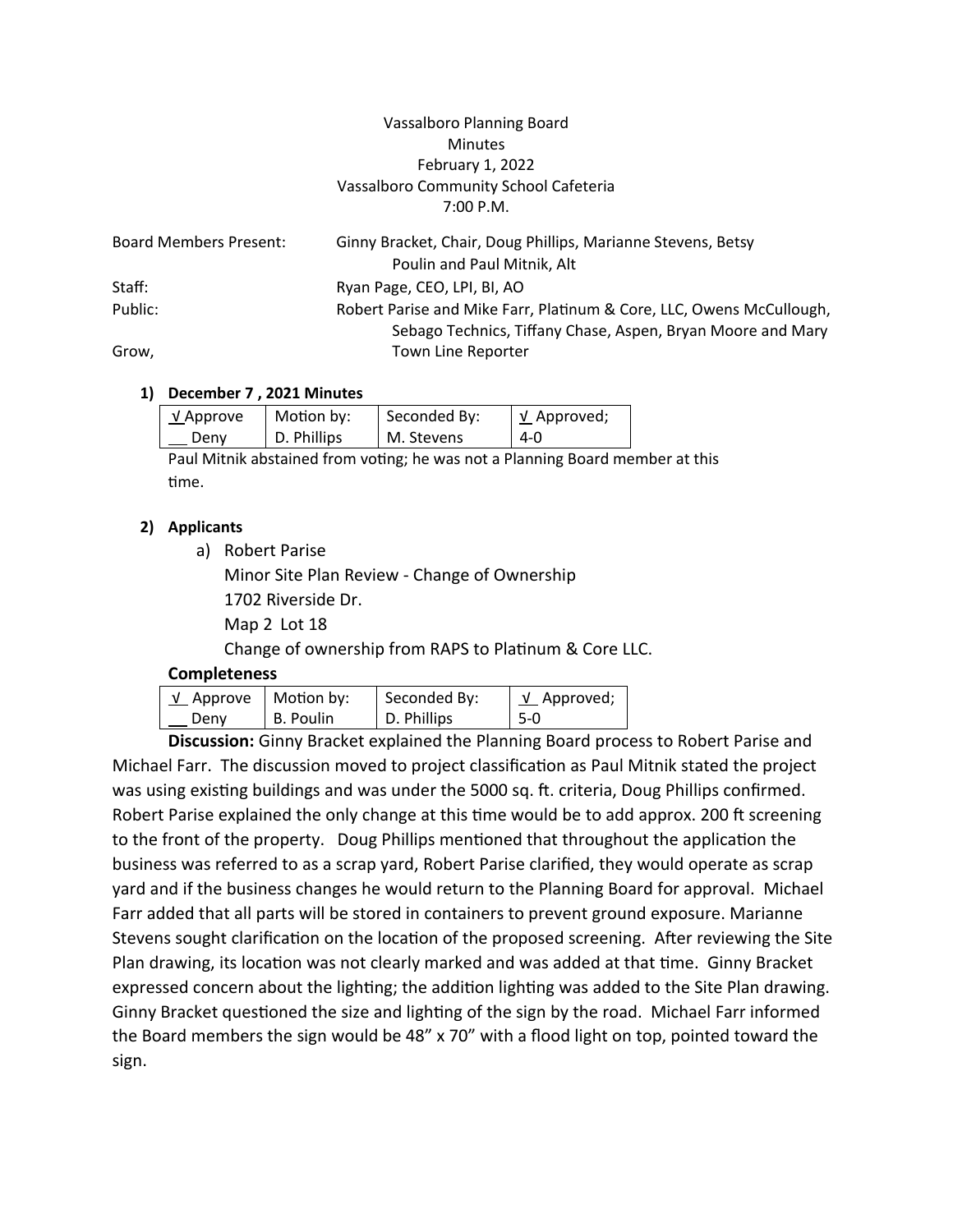# **Performance Standards**

| Standard 1 | The provisions for vehicular loading and unloading and parking and for            |                  |              |                                                                                   |  |
|------------|-----------------------------------------------------------------------------------|------------------|--------------|-----------------------------------------------------------------------------------|--|
|            | vehicular and pedestrian circulation on the site and onto adjacent public streets |                  |              |                                                                                   |  |
|            | and ways will create no hazards to safety.                                        |                  |              |                                                                                   |  |
|            | Finding: No change, existing parking lot does not create a hazard.                |                  |              |                                                                                   |  |
|            | $V$ Met                                                                           | Motion by:       | Seconded by: | $V$ Approved; 5-0                                                                 |  |
|            | Not Met                                                                           | P. Mitnik        | D. Phillips  |                                                                                   |  |
| Standard 2 |                                                                                   |                  |              | The location or height of proposed structures and the proposed uses thereof       |  |
|            | will not be detrimental to other public or private development in the             |                  |              |                                                                                   |  |
|            | neighborhood.                                                                     |                  |              |                                                                                   |  |
|            | Finding: No new structure proposed.                                               |                  |              |                                                                                   |  |
|            | $V$ Met                                                                           | Motion by:       | Seconded by: | $V$ Approved; 5-0                                                                 |  |
|            | Not Met                                                                           | M. Stevens       | D. Phillips  |                                                                                   |  |
| Standard 3 | The provision for on-site landscaping provides adequate protection to             |                  |              |                                                                                   |  |
|            | neighboring properties from detrimental features of the development.              |                  |              |                                                                                   |  |
|            |                                                                                   |                  |              | Finding: Natural (tree line next to 201) screening and the addition of approx.    |  |
|            | 200' of screening will provide adequate protection.                               |                  |              |                                                                                   |  |
|            | V Met                                                                             | Motion by:       | Seconded by: | $V$ Approved; 5-0                                                                 |  |
|            | Not Met                                                                           | <b>B. Poulin</b> | P. Mitnik    |                                                                                   |  |
| Standard 4 | The proposed use will not impose undue burdens so as to exceed the capacity       |                  |              |                                                                                   |  |
|            | of the sewers, sanitary and storm drains, water, solid waste, fire protection, or |                  |              |                                                                                   |  |
|            | other public facilities.                                                          |                  |              |                                                                                   |  |
|            | Finding: Existing septic is adequate for the proposed changes.                    |                  |              |                                                                                   |  |
|            | √ Met                                                                             | Motion by:       | Seconded by: | $\underline{V}$ Approved; 5-0                                                     |  |
|            | Not Met                                                                           | P. Mitnik        | D. Phillips  |                                                                                   |  |
| Standard 5 | The Site Plan provides sufficient information to show that storm water will be    |                  |              |                                                                                   |  |
|            | adequately drained from the site with no adverse impact on other property or      |                  |              |                                                                                   |  |
|            | publicly-owned drainage systems.                                                  |                  |              |                                                                                   |  |
|            | Finding: No changes to the property.                                              |                  |              |                                                                                   |  |
|            | V Met                                                                             | Motion by:       | Seconded by: | $\underline{V}$ Approved; 5-0                                                     |  |
|            | Not Met                                                                           | <b>B. Poulin</b> | M. Stevens   |                                                                                   |  |
| Standard 6 | Soil erosion and all other adverse impacts on the soil ground water and surface   |                  |              |                                                                                   |  |
|            | water shall be prevented. Ground water shall not be adversely impacted in         |                  |              |                                                                                   |  |
|            | quality or quantity.                                                              |                  |              |                                                                                   |  |
|            |                                                                                   |                  |              | Finding: Silt fence will be added to the backside of the property. Fluids will be |  |
|            | stored in a spill proof container.                                                |                  |              |                                                                                   |  |
|            | V Met                                                                             | Motion by:       | Seconded by: | $V$ Approved; 5-0                                                                 |  |
|            | Not Met                                                                           | M. Stevens       | P. Mitnik    |                                                                                   |  |
| Standard 7 |                                                                                   |                  |              | The provisions for exterior lighting do not create hazards to motorists traveling |  |
|            | on adjacent public streets and are adequate for the safety of occupants or        |                  |              |                                                                                   |  |
|            |                                                                                   |                  |              | users of the site and such provisions will not damage the value and diminish the  |  |
|            | usability of adjacent properties.                                                 |                  |              |                                                                                   |  |
|            |                                                                                   |                  |              | Finding: Lighting shown on Site Plan Drawing is screened by trees and fence.      |  |
|            | $V$ Met                                                                           | Motion by:       | Seconded by: | $V$ Approved; 5-0                                                                 |  |
|            | Not Met                                                                           | P. Mitnik        | M. Stevens   |                                                                                   |  |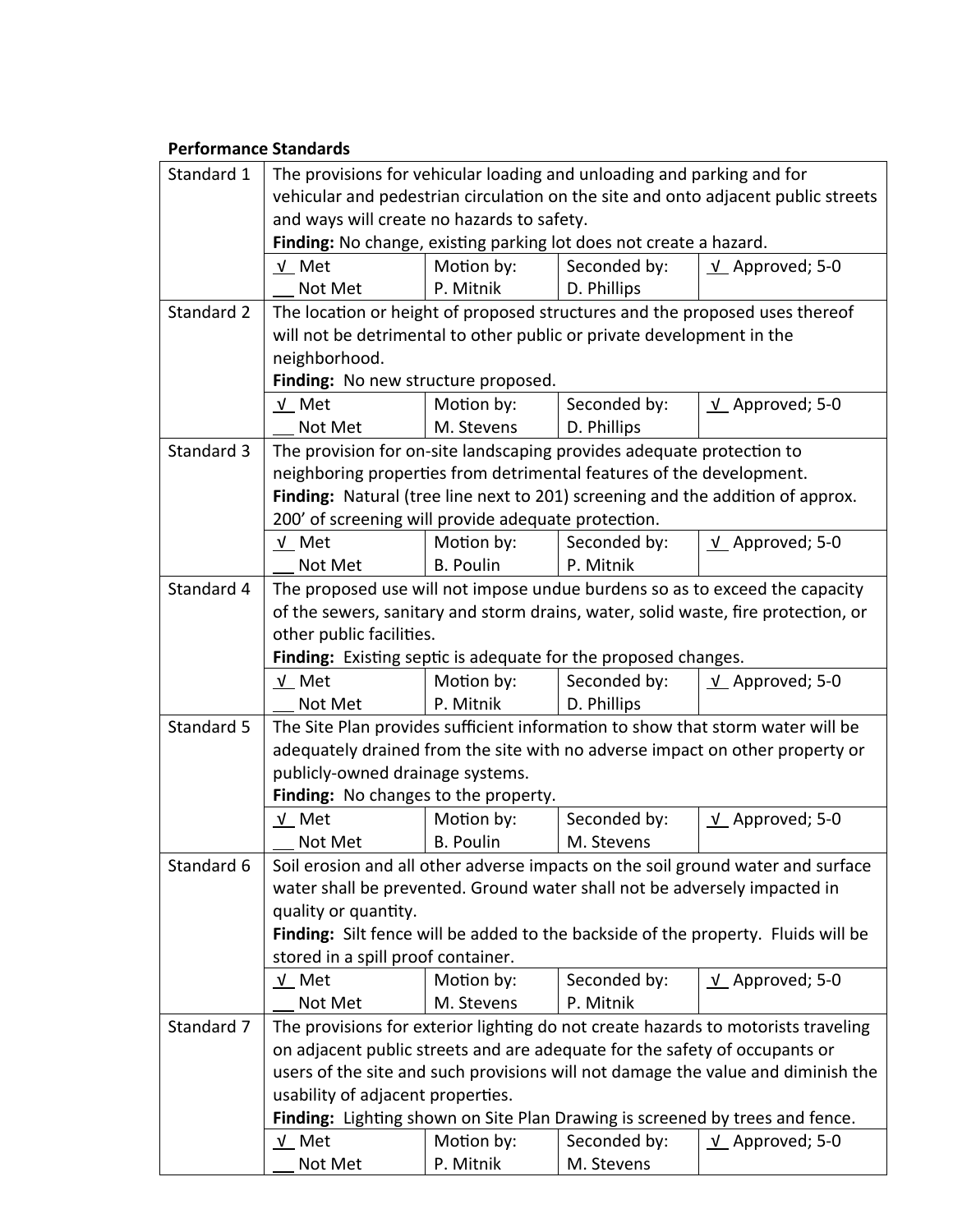| Standard 8              | An applicant for Site Plan approval has provided evidence of his financial<br>capability to complete the development as planned. |                                           |  |              |                                                                                 |
|-------------------------|----------------------------------------------------------------------------------------------------------------------------------|-------------------------------------------|--|--------------|---------------------------------------------------------------------------------|
|                         |                                                                                                                                  |                                           |  |              |                                                                                 |
|                         | Finding: Minimal Investment.                                                                                                     |                                           |  |              |                                                                                 |
|                         | <u>√</u> Met                                                                                                                     | Motion by:                                |  | Seconded by: | $V$ Approved; 5-0                                                               |
|                         | Not Met                                                                                                                          | D. Phillips                               |  | P. Mitnik    |                                                                                 |
| Standard 9              | The proposed development will not create safety hazards and will provide                                                         |                                           |  |              |                                                                                 |
|                         |                                                                                                                                  |                                           |  |              | adequate access for emergency vehicles to the site, and to all buildings on the |
|                         | site.                                                                                                                            |                                           |  |              |                                                                                 |
|                         |                                                                                                                                  |                                           |  |              | <b>Finding:</b> The front parking lot provides adequate access for emergency    |
|                         | vehicles.                                                                                                                        |                                           |  |              |                                                                                 |
|                         | $\underline{\mathsf{v}}$ Met                                                                                                     | Motion by:                                |  | Seconded by: | $\underline{V}$ Approved; 5-0                                                   |
|                         | Not Met                                                                                                                          | B. Poulin                                 |  | D. Phillips  |                                                                                 |
| Standard                | The proposed development will not adversely affect the use and enjoyment of                                                      |                                           |  |              |                                                                                 |
| 10                      | abutting property as a result of noise, vibrations, fumes, odor, dust, glare, or                                                 |                                           |  |              |                                                                                 |
|                         | other cause.                                                                                                                     |                                           |  |              |                                                                                 |
|                         | Finding: Hours of operation 7am -5pm. Dismantling will occur inside the                                                          |                                           |  |              |                                                                                 |
|                         | garage.                                                                                                                          |                                           |  |              |                                                                                 |
|                         | <u>√</u> Met                                                                                                                     | Motion by:                                |  | Seconded by: | $\underline{V}$ Approved; 5-0                                                   |
|                         | Not Met                                                                                                                          | P. Mitnik                                 |  | M. Stevens   |                                                                                 |
| <b>Project Approval</b> |                                                                                                                                  |                                           |  |              |                                                                                 |
| y Annroug               | Motion but                                                                                                                       | Cocondod $P_{11}$ , $I$ , Annrouad, $E$ O |  |              |                                                                                 |

| $\underline{V}$ Approve | Motion by:  | Seconded By: | $\underline{V}$ Approved; 5-0 |
|-------------------------|-------------|--------------|-------------------------------|
| Deny                    | D. Phillips | P. Mitnik    |                               |
|                         |             |              |                               |

b) New England Solar Garden Corp. (Aspen) Major Site Review – Solar Array Cemetery St. Map 8 Lot 72-C

Adding ME I Vassalboro Cemetery, LLC. to the ownership chain.

**Discussion:** In June 2021 NESG was approved for the development of a 4.39 MW solar array consisting of 29.9 acres off Cemetery St. After a short discussion with Owens McCullough of Sebago Technics and Tiffany Chase of Aspen, it was determined that the Town Ordinance and application have not changed since the June 2021 approval and therefore the permit is still active. Marianne Stevens stated there is no new ownership; Owens McCullough confirmed and stated they are only assigning the project name of ME I Vassalboro Cemetery, LLC. Doug Phillips made a motion to approve the assignment of the original permit to add ME I Vassalboro Cemetery, LLC. The discussion concluded with the determination that the Planning Board was approving the addition of ME I Vassalboro Cemetery, LLC and not grating an extension. Betsy Poulin explained the extension process and that they will need to file for an extension if necessary.

### **Project Approval**

| ∣ <u>√</u> Approve | Motion by:  | Seconded By: | $\vert$ <u>V</u> Approved; 5-0 |
|--------------------|-------------|--------------|--------------------------------|
| Denv               | D. Phillips | M. Stevens   |                                |